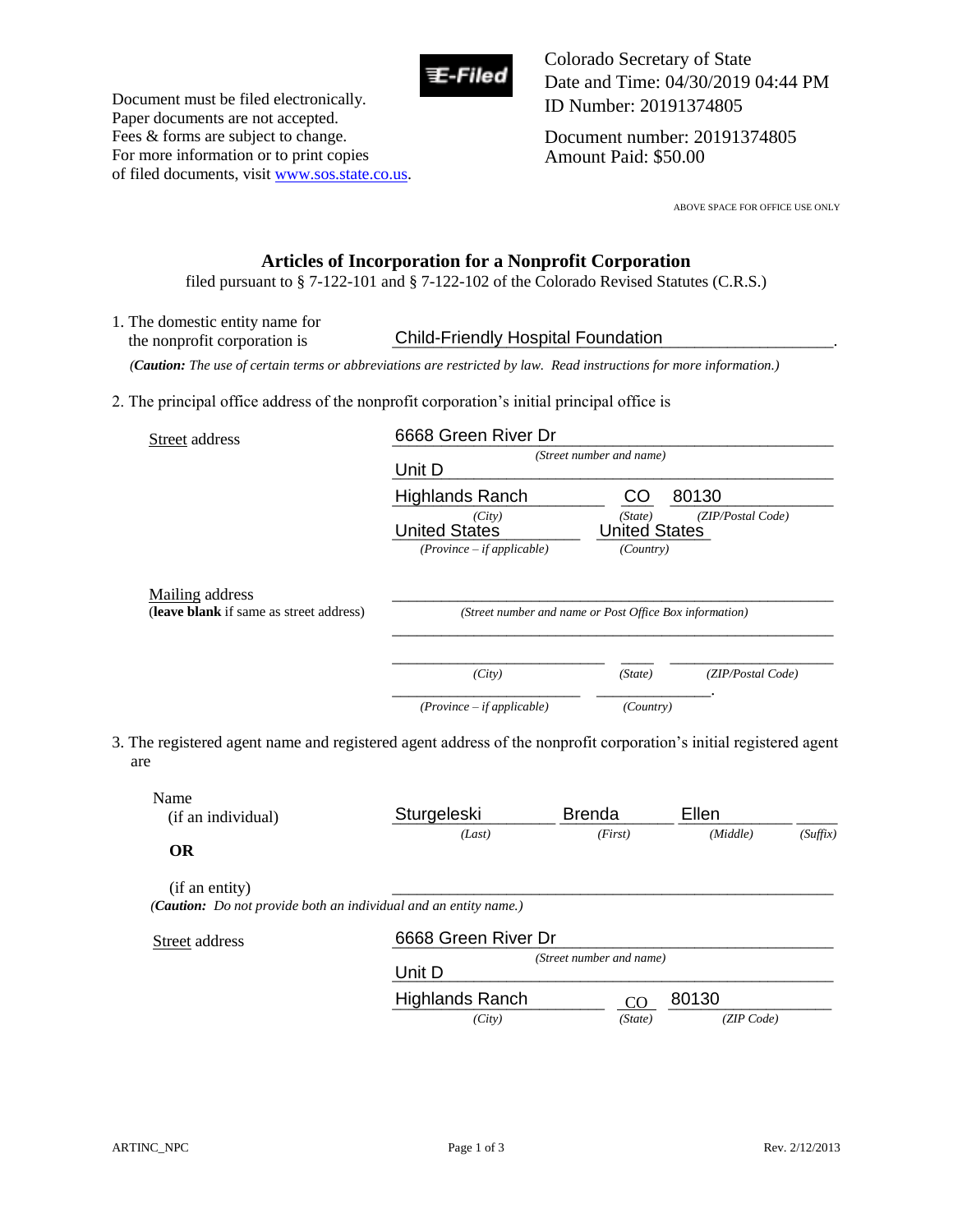| (Street number and name or Post Office Box information) |                                                                                                                                                                                                                      |                     |                                                                                                                                                |  |
|---------------------------------------------------------|----------------------------------------------------------------------------------------------------------------------------------------------------------------------------------------------------------------------|---------------------|------------------------------------------------------------------------------------------------------------------------------------------------|--|
|                                                         | CO                                                                                                                                                                                                                   |                     |                                                                                                                                                |  |
| (City)                                                  | (State)                                                                                                                                                                                                              |                     |                                                                                                                                                |  |
|                                                         |                                                                                                                                                                                                                      |                     |                                                                                                                                                |  |
|                                                         |                                                                                                                                                                                                                      |                     |                                                                                                                                                |  |
|                                                         |                                                                                                                                                                                                                      |                     |                                                                                                                                                |  |
|                                                         |                                                                                                                                                                                                                      |                     |                                                                                                                                                |  |
|                                                         |                                                                                                                                                                                                                      |                     |                                                                                                                                                |  |
| Sturgeleski                                             | <b>Brenda</b>                                                                                                                                                                                                        | Ellen               |                                                                                                                                                |  |
| (Last)                                                  | (First)                                                                                                                                                                                                              | (Middle)            | (Suffix)                                                                                                                                       |  |
|                                                         |                                                                                                                                                                                                                      |                     |                                                                                                                                                |  |
|                                                         |                                                                                                                                                                                                                      |                     |                                                                                                                                                |  |
|                                                         |                                                                                                                                                                                                                      |                     |                                                                                                                                                |  |
|                                                         |                                                                                                                                                                                                                      |                     |                                                                                                                                                |  |
| (Street number and name or Post Office Box information) |                                                                                                                                                                                                                      |                     |                                                                                                                                                |  |
|                                                         |                                                                                                                                                                                                                      |                     |                                                                                                                                                |  |
| <b>Highlands Ranch</b>                                  | CO                                                                                                                                                                                                                   | 80130               |                                                                                                                                                |  |
| (City)                                                  | (State)                                                                                                                                                                                                              |                     |                                                                                                                                                |  |
| $(Province - if applicable)$                            | (Country)                                                                                                                                                                                                            |                     |                                                                                                                                                |  |
|                                                         | (The following statement is adopted by marking the box.)<br>4. The true name and mailing address of the incorporator are<br>( <b>Caution:</b> Do not provide both an individual and an entity name.)<br>Unit D<br>CO | 6668 Green River Dr | (ZIP Code)<br>The person appointed as registered agent above has consented to being so appointed.<br>(ZIP/Postal Code)<br><b>United States</b> |  |

*(If the following statement applies, adopt the statement by marking the box and include an attachment.)* 

 The corporation has one or more additional incorporators and the name and mailing address of each additional incorporator are stated in an attachment.

5. *(If the following statement applies, adopt the statement by marking the box.)* 

The nonprofit corporation will have voting members.

## 6. Provisions regarding the distribution of assets on dissolution:

Upon termination or dissolution of the Child-Friendly Hospital Foundation, any assets lawfully available for distribution shall be distributed to one (1) or more qualifying organizations described in Section 501(c)(3) of the Internal Revenue Code of 1986 (or described in any corresponding provision of any successor statute) which organization or organizations have a charitable purpose which, at least generally, includes a purpose similar to the terminating or dissolving corporation. The organization to receive the assets of the Child-Friendly Hospital Foundation here under shall be selected by the discretion of a majority of the managing body of the Child-Friendly Hospital Foundation and if its members cannot so agree, then the recipient organization shall be selected pursuant to a verified petition in equity filed in a court of proper jurisdiction against the Child-Friendly Hospital Foundation by one (1) or more of its managing body which verified petition shall contain such statements as reasonably indicate the applicability of this section. The court upon a finding that this section is applicable shall select the qualifying organization or organizations to receive the assets to be distributed, giving preference if practicable to organizations located within the State of Colorado. In the event that the court shall find that this section is applicable but that there is no qualifying organization known to it which has a charitable purpose, which, at least generally, includes a purpose similar to this corporation, then the court shall direct the distribution of its assets lawfully available for distribution to the Treasurer of the State of Colorado to be added to the general fund.